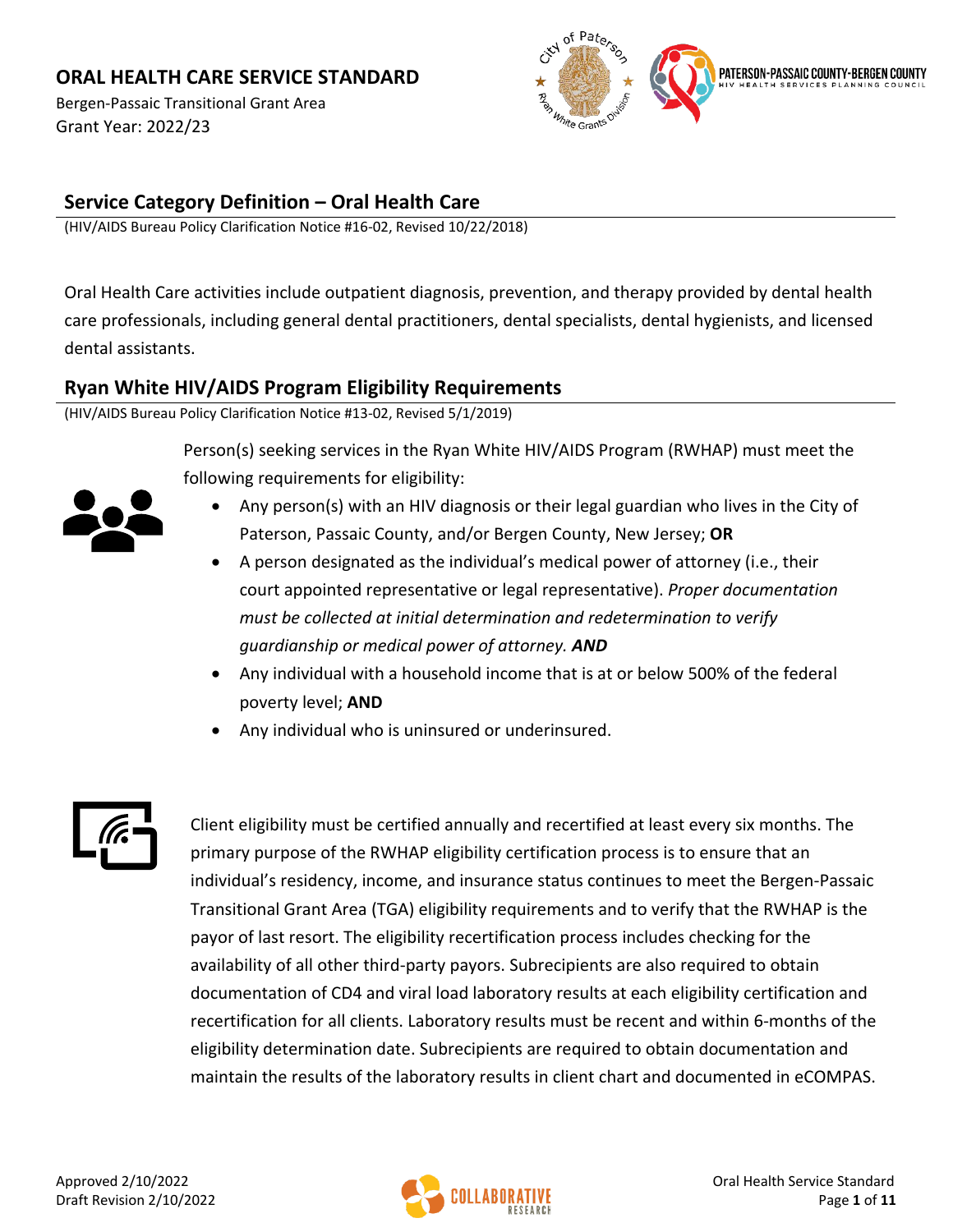Bergen-Passaic Transitional Grant Area Grant Year: 2022/23



# **Ryan White HIV/AIDS Program Eligibility Requirements**

(HIV/AIDS Bureau Policy Clarification Notice #13-02, Revised 5/1/2019)

|                                | <b>RWHAP Required Documentation Table and Frequency</b>                                                                                                                                                                                                                                                                                                                                                                                                                                                                                                                                                                                                                                                                                                                                                                                                                                                                 |                                                                                                                                                       |
|--------------------------------|-------------------------------------------------------------------------------------------------------------------------------------------------------------------------------------------------------------------------------------------------------------------------------------------------------------------------------------------------------------------------------------------------------------------------------------------------------------------------------------------------------------------------------------------------------------------------------------------------------------------------------------------------------------------------------------------------------------------------------------------------------------------------------------------------------------------------------------------------------------------------------------------------------------------------|-------------------------------------------------------------------------------------------------------------------------------------------------------|
| <b>Eligibility Requirement</b> | <b>Initial Eligibility Determination &amp;</b><br>Once a Year/12 Month Period Recertification                                                                                                                                                                                                                                                                                                                                                                                                                                                                                                                                                                                                                                                                                                                                                                                                                           | <b>Recertification</b><br>(minimum of every six months)                                                                                               |
| <b>HIV STATUS</b>              | Documentation required at initial eligibility determination.<br>This may include, but is not limited to:<br>A positive HIV Immunoassay (IA) test result from an initial<br>antibody or combination antigen/antibody (Ag/Ab) test followed<br>by a positive (reactive) HIV-1/2 type-differentiating test<br>(Supplemental IA), qualitative Nucleic Acid Test (NAT)/Nucleic<br>Acid Amplification Test (NAAT), Western Blot or<br>Immunofluorescence Assay (IFA).<br>A positive qualitative HIV NAT (DNA or RNA) or HIV-1 p24<br>antigen test.<br>A detectable (quantitative) HIV viral load (undetectable viral<br>load tests are NOT proof of HIV).<br>An HIV nucleotide sequence (genotype).<br>Documentation required for once a year/12-month recertification.<br>No documentation required<br>(Proof of HIV status must remain in the client file for the entire time<br>the client is enrolled in RWHAP services.) | No documentation required<br>(Proof of HIV status must remain in the client file for<br>the entire time the client is enrolled in RWHAP<br>services.) |

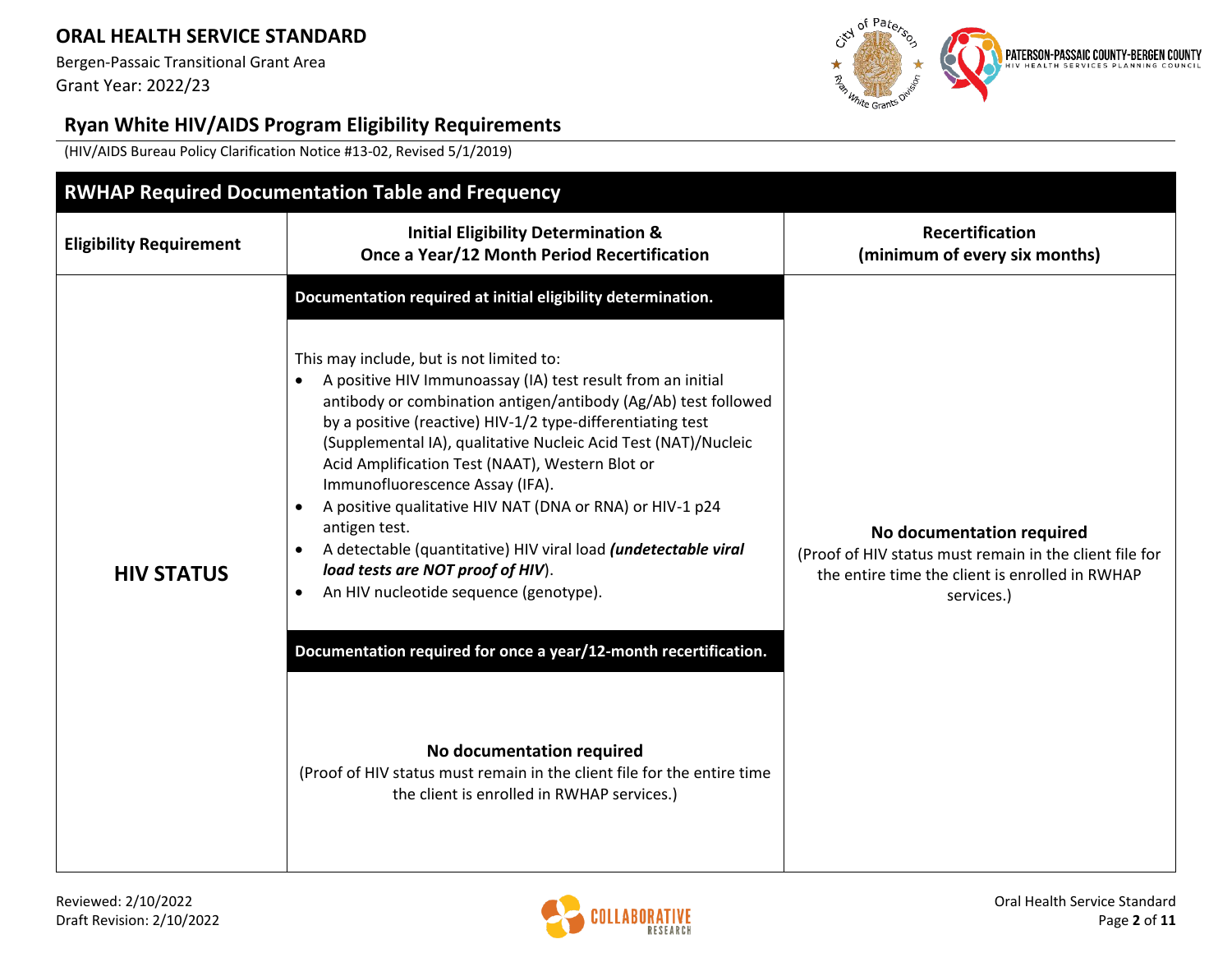

|                                   | Proof of household income: This includes income for the client, client's spouse if legally married, client's minor<br>child under the age of 18, any person claimed by the client as a dependent on a tax return, and any person that<br>has legal custody or other legal arrangements or guardianship of the client).<br>*** Income that is not counted includes grants, scholarships, fellowships, value of SNAP benefits, 401K if not<br>accessed, and any other non-accessible income, such as trust funds.<br>Documentation required at initial eligibility determination and for | Documentation required at eligibility recertification.                                                                                                                                                                                         |  |  |  |
|-----------------------------------|----------------------------------------------------------------------------------------------------------------------------------------------------------------------------------------------------------------------------------------------------------------------------------------------------------------------------------------------------------------------------------------------------------------------------------------------------------------------------------------------------------------------------------------------------------------------------------------|------------------------------------------------------------------------------------------------------------------------------------------------------------------------------------------------------------------------------------------------|--|--|--|
|                                   | once a year/12-month recertification.                                                                                                                                                                                                                                                                                                                                                                                                                                                                                                                                                  |                                                                                                                                                                                                                                                |  |  |  |
| <b>HOUSEHOLD</b><br><b>INCOME</b> | This may include, but is not limited to:<br>Pay stubs (at least two); OR<br>$\bullet$<br>A signed and dated employer statement on company letterhead<br>$\bullet$<br>may be used. It must state the name of client, rate and<br>frequency of pay, a phone number, and whether the client is<br>currently receiving or is eligible to receive health benefits from<br>the employer; OR<br>IRS 1040 form or IRS W-2 from most recent year; OR<br>$\bullet$<br>IRS W-4 form.<br>$\bullet$                                                                                                 | This may include, but is not limited to:<br>Self-attestation of no change; OR<br>One of the approved documents listed in the<br>$\bullet$<br>Initial Eligibility Determination & Once a Year/12<br>Month Period Recertification (on the left). |  |  |  |
|                                   | For clients declaring no income.                                                                                                                                                                                                                                                                                                                                                                                                                                                                                                                                                       |                                                                                                                                                                                                                                                |  |  |  |
|                                   | At least one of the following is required:<br>A statement provided as to how the client receives food, clothing, and shelter (also known as a letter of support).<br>$\bullet$<br>A recent Summary Earnings Query (SEQY) printout, or Work and Gain Economic Self Sufficiency (WAGES) printout or an<br>$\bullet$<br>income tax return from the previous year.<br>Federal Insurance Contributions Act (FICA) to establish prior work year income.<br>$\bullet$                                                                                                                         |                                                                                                                                                                                                                                                |  |  |  |

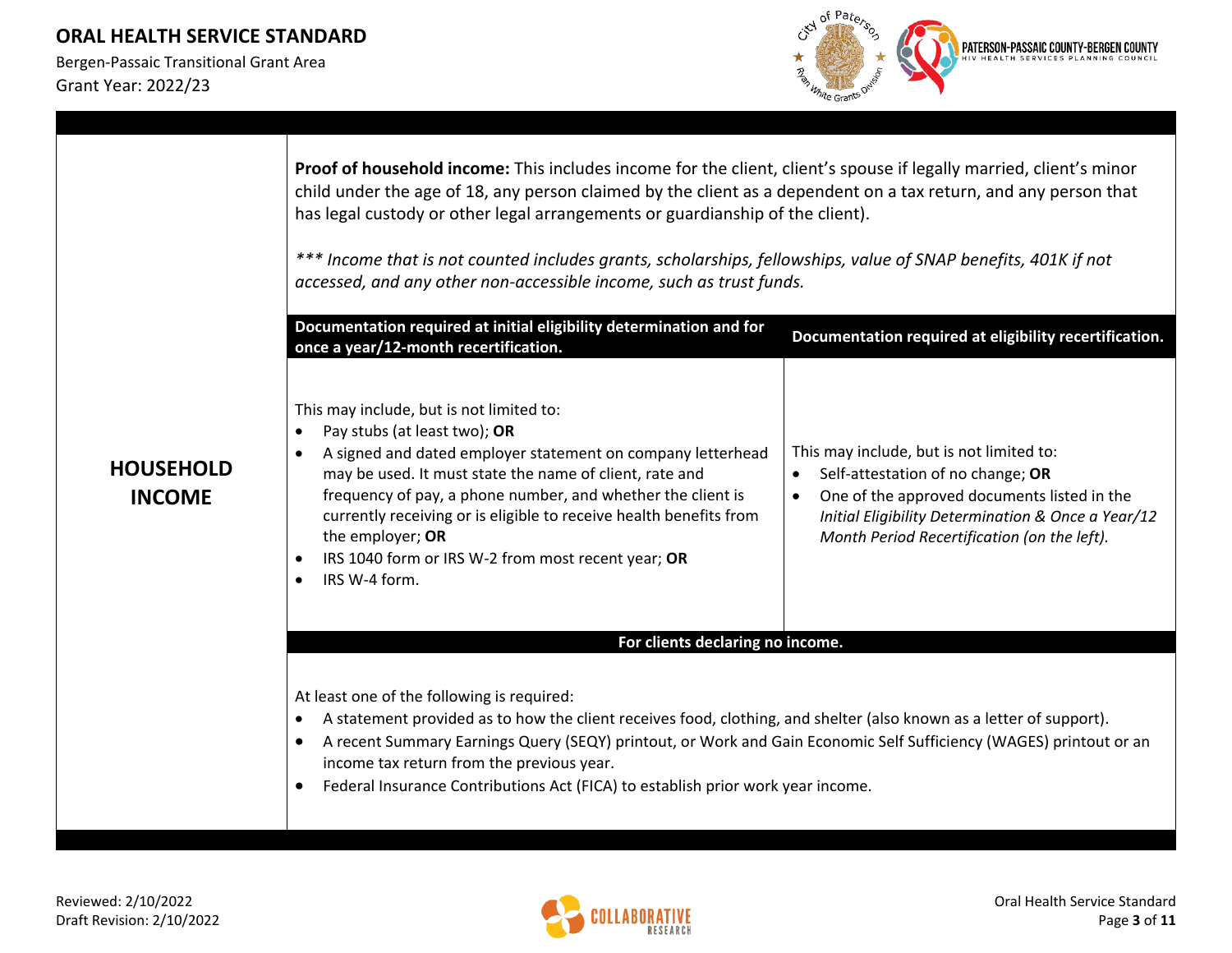

|                  | Documentation required at initial eligibility determination and for<br>once a year/12-month recertification.                                                                                                                                                                                                                                                                                                                                                                                                                                                                                                                                                                                                                                                                                                                                                                                                                                                                                            | Documentation required at eligibility recertification.                                                                                                                                                                                                                                       |  |  |  |
|------------------|---------------------------------------------------------------------------------------------------------------------------------------------------------------------------------------------------------------------------------------------------------------------------------------------------------------------------------------------------------------------------------------------------------------------------------------------------------------------------------------------------------------------------------------------------------------------------------------------------------------------------------------------------------------------------------------------------------------------------------------------------------------------------------------------------------------------------------------------------------------------------------------------------------------------------------------------------------------------------------------------------------|----------------------------------------------------------------------------------------------------------------------------------------------------------------------------------------------------------------------------------------------------------------------------------------------|--|--|--|
| <b>RESIDENCY</b> | This may include, but is not limited to:<br>• Current New Jersey or local photo identification (includes NJ<br>driver's license); OR<br>Utility bill with client name and street address; OR<br>$\bullet$<br>Housing, rental, or mortgage agreement with client's name and<br>street address; OR<br>Recent school records with client's name and street address; OR<br>$\bullet$<br>Bank statement with client's name and street address; OR<br>$\bullet$<br>Letter from person with whom the client resides; OR<br>$\bullet$<br>Property tax receipt or W-2 form for previous year with client's<br>$\bullet$<br>name and street address; OR<br>Unemployment document with client's name and street<br>$\bullet$<br>address; OR<br>Current voter registration card with client's name and street<br>$\bullet$<br>address; OR<br>Official correspondence (postmarked in last three months) with<br>client's name and street address; OR<br>Prison records (if recently released) with client's name and | This may include, but is not limited to:<br>Self-attestation of no change; OR<br>If client has moved, proof of residency is<br>required. One of the approved documents listed<br>in the Initial Eligibility Determination & Once a<br>Year/12 Month Period Recertification (on the<br>left). |  |  |  |
|                  | street address.<br>For clients declaring homeless status or living in a shelter.                                                                                                                                                                                                                                                                                                                                                                                                                                                                                                                                                                                                                                                                                                                                                                                                                                                                                                                        |                                                                                                                                                                                                                                                                                              |  |  |  |
|                  | At least one of the following is required:<br>A statement from the shelter in which the client resides or visits; OR<br>$\bullet$<br>A written statement of the client describing living circumstances and a physical observation of location of residence by<br>eligibility staff signed and dated by the client and eligibility staff; OR<br>A statement from a social service agency attesting to the homeless status of the client.                                                                                                                                                                                                                                                                                                                                                                                                                                                                                                                                                                 |                                                                                                                                                                                                                                                                                              |  |  |  |
|                  | Subrecipient must verify if the client is eligible for or is enrolled in health care coverage programs. Obtain<br>documentation of insurance status maintain status in client chart and documented in eCOMPAS. This includes<br>Medicaid, Medicare, and employer-based health insurance programs.                                                                                                                                                                                                                                                                                                                                                                                                                                                                                                                                                                                                                                                                                                       |                                                                                                                                                                                                                                                                                              |  |  |  |
|                  | Documentation required at initial eligibility determination<br>and for once a year/12-month recertification.                                                                                                                                                                                                                                                                                                                                                                                                                                                                                                                                                                                                                                                                                                                                                                                                                                                                                            | Documentation required at eligibility recertification.                                                                                                                                                                                                                                       |  |  |  |

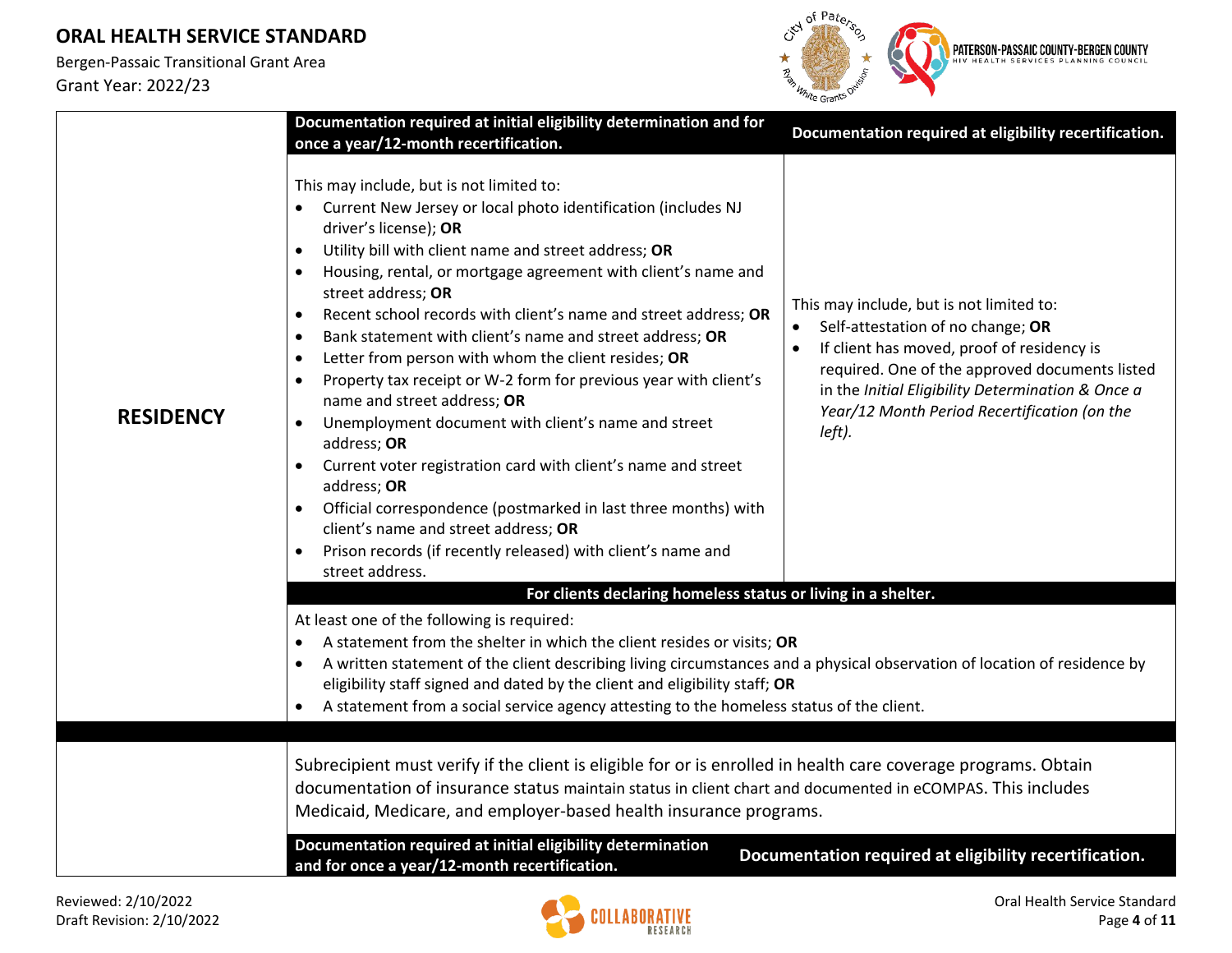

| <b>INSURANCE</b><br><b>STATUS</b>         | <b>Clients with Insurance:</b><br>Obtain a copy of the insurance card (front and back) to<br>$\bullet$<br>be maintained in client chart and documented in<br>eCOMPAS.<br><b>Clients without Insurance:</b><br>Document steps taken to ensure insurance is not<br>available; AND<br>Document steps taken to screen client for Medicaid<br>$\bullet$<br>benefits; OR<br>Documentation of Medicaid denial; OR<br>$\bullet$<br>If the client is employed but without insurance, the client<br>$\bullet$<br>will need to provide proof that they have no access to<br>insurance from their employer (Letter from employer; or<br>Personnel handbook that describes benefits). | This may include, but is not limited to:<br>Self-attestation of no change; OR<br>$\bullet$<br>If the client has lost insurance coverage:<br>$\bullet$<br>Document steps taken to ensure insurance is not<br>$\circ$<br>available (e.g. Cobra); AND<br>Document steps taken to screen client for<br>$\circ$<br>Medicaid benefits; OR<br>Documentation of Medicaid Denial.<br>$\Omega$<br>If the client has gained insurance coverage, obtain a<br>copy of the insurance card (front and back) to be<br>maintained in client chart and documented in eCOMPAS. |  |
|-------------------------------------------|--------------------------------------------------------------------------------------------------------------------------------------------------------------------------------------------------------------------------------------------------------------------------------------------------------------------------------------------------------------------------------------------------------------------------------------------------------------------------------------------------------------------------------------------------------------------------------------------------------------------------------------------------------------------------|-------------------------------------------------------------------------------------------------------------------------------------------------------------------------------------------------------------------------------------------------------------------------------------------------------------------------------------------------------------------------------------------------------------------------------------------------------------------------------------------------------------------------------------------------------------|--|
|                                           | Subrecipient must obtain documentation of most recent CD4/Viral Load laboratory results at least every 6-months<br>to be maintained in client chart and documented in eCOMPAS.<br>Documentation required at initial eligibility determination                                                                                                                                                                                                                                                                                                                                                                                                                            |                                                                                                                                                                                                                                                                                                                                                                                                                                                                                                                                                             |  |
|                                           | and for once a year/12-month recertification.                                                                                                                                                                                                                                                                                                                                                                                                                                                                                                                                                                                                                            | Documentation required at eligibility recertification.                                                                                                                                                                                                                                                                                                                                                                                                                                                                                                      |  |
| <b>CD4 / VIRAL LOAD</b><br><b>RESULTS</b> | This may include, but is not limited to:<br>Obtain documentation of most recent CD4/Viral Load<br>laboratory results (within 6-months of eligibility<br>certification date).                                                                                                                                                                                                                                                                                                                                                                                                                                                                                             | This may include, but is not limited to:                                                                                                                                                                                                                                                                                                                                                                                                                                                                                                                    |  |
|                                           | For clients who are newly diagnosed.                                                                                                                                                                                                                                                                                                                                                                                                                                                                                                                                                                                                                                     | Obtain documentation of most recent CD4/Viral Load<br>$\bullet$                                                                                                                                                                                                                                                                                                                                                                                                                                                                                             |  |
|                                           | Subrecipient is responsible for:<br>Obtaining documentation of CD4/Viral Load laboratory<br>test results within 90 days of initial eligibility<br>determination. Documentation of most recent CD4/Viral<br>Load laboratory results to be maintained in client chart<br>and documented in eCOMPAS.                                                                                                                                                                                                                                                                                                                                                                        | laboratory results (within 6-months of eligibility<br>recertification date).                                                                                                                                                                                                                                                                                                                                                                                                                                                                                |  |

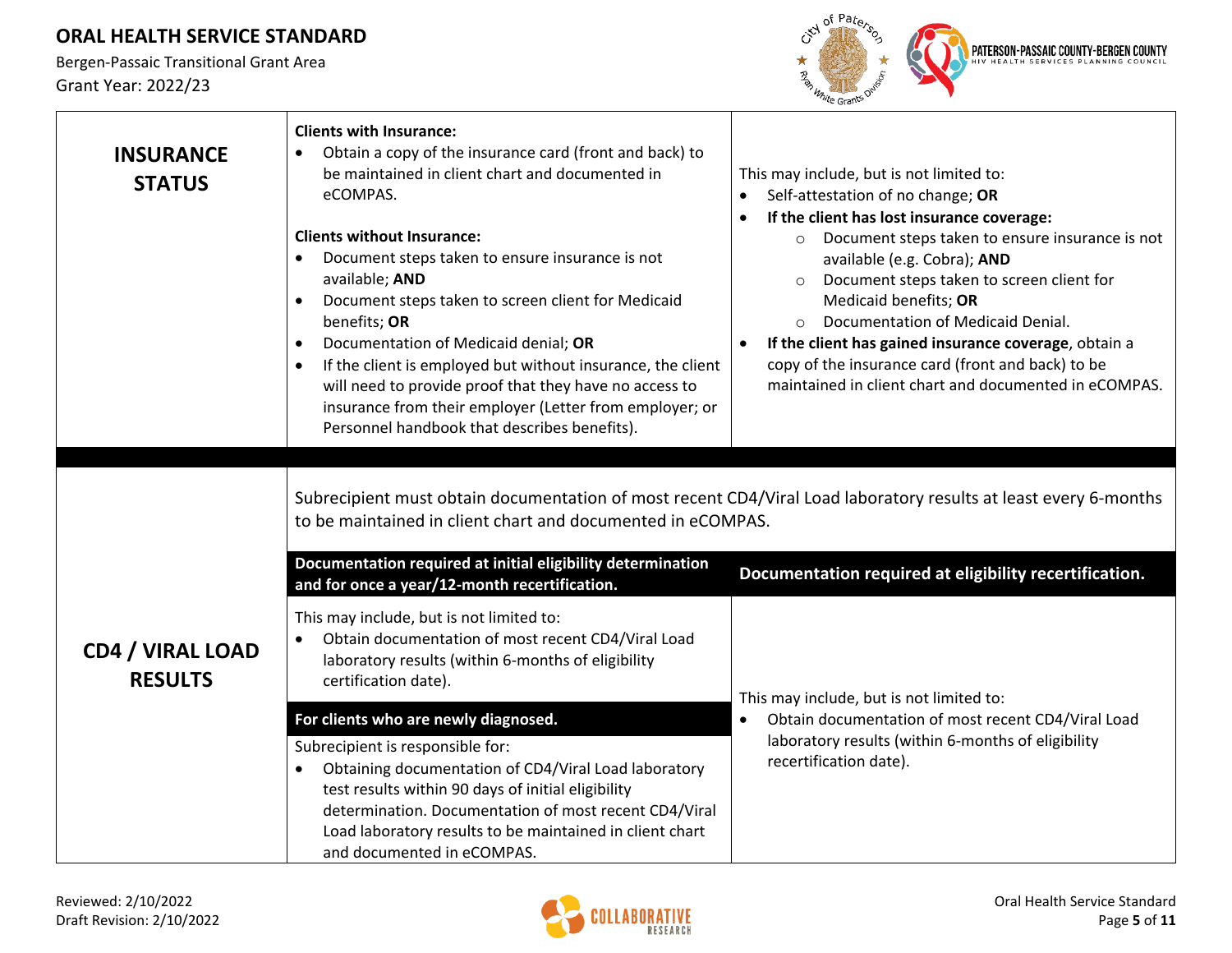Bergen-Passaic Transitional Grant Area Grant Year: 2022/23



#### **Quality Management Outcomes and Quality Assurance Measures**

(HIV/AIDS Bureau Policy Clarification Notice #15-02, Updated 11/30/2018)

In addition to the system-wide Service Standards applicable to all RWHAP Part A and Minority AIDS Initiative (MAI)-funded subrecipients, the following program specific Service Standards apply to Oral Health Services subrecipients. These Service Standards are an essential component of the Bergen-Passaic Quality Management program to inform the on-going monitoring and evaluation of RWHAP Part A and MAI-funded oral health subrecipients by the City of Paterson Ryan White Grants Division Office (Recipient). Full compliance with these Service Standard is expected for RWHAP Part A funded subrecipients that have contracts with the City of Paterson, Ryan White Grants Division.

| <b>Performance Measure/ Description</b>                                                                                                                                           | <b>Numerator</b>                                                                                                                                                                                                                                                                                                              | <b>Data Element</b>                                                                                                                                                                                                                                                                                                 | <b>Exclusions</b> | Goal |
|-----------------------------------------------------------------------------------------------------------------------------------------------------------------------------------|-------------------------------------------------------------------------------------------------------------------------------------------------------------------------------------------------------------------------------------------------------------------------------------------------------------------------------|---------------------------------------------------------------------------------------------------------------------------------------------------------------------------------------------------------------------------------------------------------------------------------------------------------------------|-------------------|------|
| Percentage of clients, regardless of age,<br>with a diagnosis of HIV with a HIV viral load<br>less than 200 copies/ml at last HIV viral<br>load test during the measurement year. | Number of clients in the<br>denominator with a HIV viral<br>load less than 200 copies/ml<br>at last HIV viral load test<br>during the measurement<br>year.<br><b>Denominator</b><br>Number of clients, regardless<br>of age, with a diagnosis of HIV<br>who had a clinical oral<br>evaluation during the<br>measurement year. | 1. Does the client, regardless of age,<br>have a diagnosis of HIV? (Y/N)<br>a. If yes, did the client have a<br>clinical oral evaluation at least<br>once in the measurement year?<br>(Y/N)<br>i. If yes, did the client have a HIV<br>viral load test with a result<br><200 copies/mL at the last<br>test? $(Y/N)$ | <b>NONE</b>       | 90%  |
| HRSA/HAB Performance Measure: Prescription of HIV Antiretroviral Therapy (NQF#: 2083)                                                                                             |                                                                                                                                                                                                                                                                                                                               |                                                                                                                                                                                                                                                                                                                     |                   |      |
| <b>Performance Measure/ Description</b>                                                                                                                                           | <b>Numerator</b>                                                                                                                                                                                                                                                                                                              | <b>Data Element</b>                                                                                                                                                                                                                                                                                                 | <b>Exclusions</b> | Goal |
| Percentage of client, regardless of age,<br>with a diagnosis of HIV prescribed ARV<br>therapy for the treatment of HIV infection<br>during the measurement year.                  | Number of clients from the<br>denominator prescribed HIV<br>ARV therapy during the<br>measurement year.<br><b>Denominator</b>                                                                                                                                                                                                 | Does the client, regardless of age,<br>1.<br>have a diagnosis of HIV? (Y/N)<br>a. If yes, did the patient have a<br>clinical oral evaluation at least<br>once in the measurement year?<br>(Y/N)                                                                                                                     | <b>NONE</b>       | 90%  |

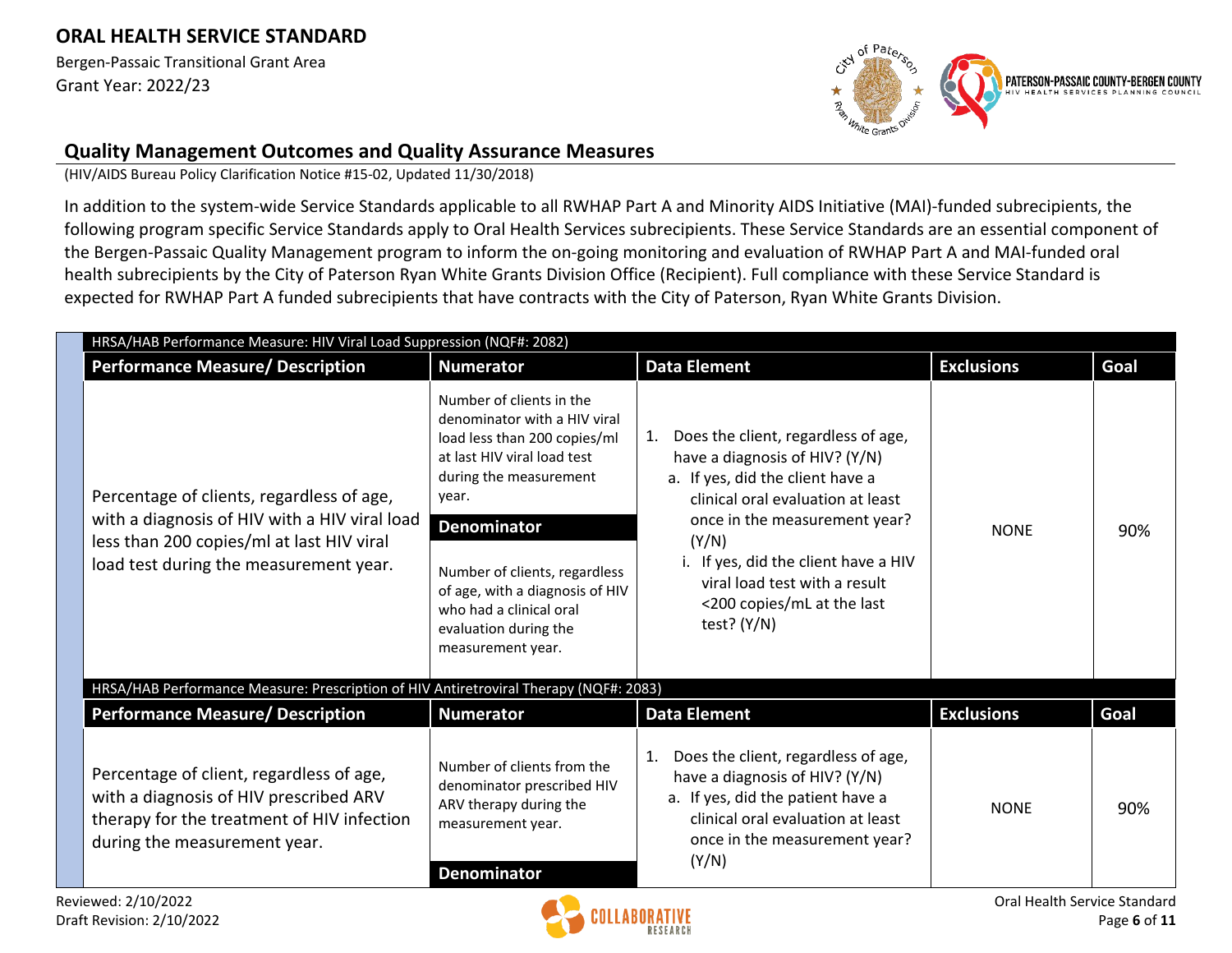

|                                                                                                                                                                                                                                 | Number of clients, regardless<br>of age, with a diagnosis of HIV<br>who had a clinical oral<br>evaluation during the<br>measurement year.                                                                                                                                                                                                           | i. If yes, was the client prescribed<br>HIV ARV therapy during the<br>measurement year? (Y/N)                                                                                                                                                                                                                                                                                                  |                                                                                                                                                   |      |
|---------------------------------------------------------------------------------------------------------------------------------------------------------------------------------------------------------------------------------|-----------------------------------------------------------------------------------------------------------------------------------------------------------------------------------------------------------------------------------------------------------------------------------------------------------------------------------------------------|------------------------------------------------------------------------------------------------------------------------------------------------------------------------------------------------------------------------------------------------------------------------------------------------------------------------------------------------------------------------------------------------|---------------------------------------------------------------------------------------------------------------------------------------------------|------|
| HRSA/HAB Performance Measure: HIV Medical Visit Frequency (NQF#: 2079)                                                                                                                                                          |                                                                                                                                                                                                                                                                                                                                                     |                                                                                                                                                                                                                                                                                                                                                                                                |                                                                                                                                                   |      |
| <b>Performance Measure/ Description</b>                                                                                                                                                                                         | <b>Numerator</b>                                                                                                                                                                                                                                                                                                                                    | <b>Data Element</b>                                                                                                                                                                                                                                                                                                                                                                            | <b>Exclusions</b>                                                                                                                                 | Goal |
| Percentage of clients, regardless of age,<br>with a diagnosis of HIV who had at least<br>one medical visit in each 6-month period of<br>the 24-month measurement period with a<br>minimum of 60 days between medical<br>visits. | Number of clients who had at<br>least one medical visit in each<br>6-month period of the 24-<br>month measurement period<br>with a minimum of 60 days<br>between medical visits.<br><b>Denominator</b><br>Number of clients, regardless<br>of age, with a diagnosis of HIV<br>who had a clinical oral<br>evaluation during the<br>measurement year. | Does the client, regardless of age,<br>1.<br>have a diagnosis of HIV? (Y/N)<br>a. If yes, did the patient have a<br>clinical oral evaluation at least<br>once in the measurement year?<br>(Y/N)<br>i. If yes, did the client have at<br>least one medical visit in each<br>6-month period of the 24-<br>month measurement period<br>with a minimum of 60 days<br>between medical visits? (Y/N) | Client(s) who were<br>not enrolled in<br><b>Medical Case</b><br>Management<br>Services for a<br>continuous 24-<br>month<br>measurement<br>period. | 90%  |
| HRSA/HAB Performance Measure: Gap in HIV Medical Visits (NQF#: 2079)                                                                                                                                                            |                                                                                                                                                                                                                                                                                                                                                     |                                                                                                                                                                                                                                                                                                                                                                                                |                                                                                                                                                   |      |
| <b>Performance Measure/ Description</b>                                                                                                                                                                                         | <b>Numerator</b>                                                                                                                                                                                                                                                                                                                                    | <b>Data Element</b>                                                                                                                                                                                                                                                                                                                                                                            | <b>Exclusions</b>                                                                                                                                 | Goal |
| Percentage of clients, regardless of age,<br>with a diagnosis of HIV who did not have a<br>medical visit in the last 6 months of the<br>measurement year.                                                                       | Number of clients who did<br>not have a medical visit in the<br>last 6 months of the<br>measurement year.<br><b>Denominator</b>                                                                                                                                                                                                                     | Does the client, regardless of age,<br>1.<br>have a diagnosis of HIV? (Y/N)<br>a. If yes, did the client have a<br>medical case management<br>encounter in the measurement<br>year? $(Y/N)$                                                                                                                                                                                                    | Client(s) who were<br>not enrolled in<br><b>Medical Case</b><br>Management<br>Services for a<br>continuous 12-<br>month                           | 90%  |

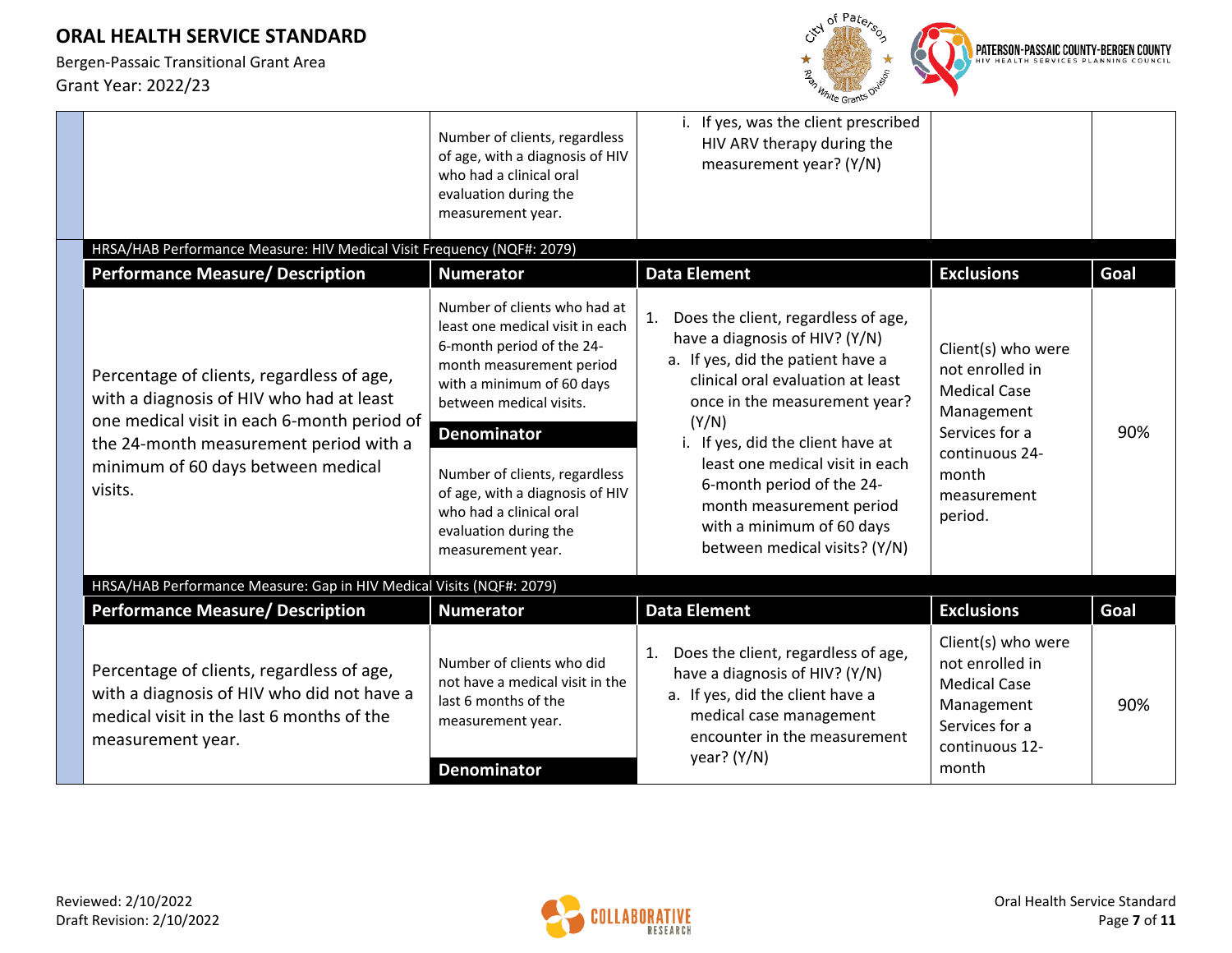

|                                                                                                                                                          | Number of clients, regardless<br>of age, with a diagnosis of HIV<br>who had a clinical oral<br>evaluation during the<br>measurement year.                          | i. If yes, did the client have at<br>least one medical visit in the<br>last 6 months of the<br>measurement year? (Y/N)                                                                          | measurement<br>period.                                                                                 |      |
|----------------------------------------------------------------------------------------------------------------------------------------------------------|--------------------------------------------------------------------------------------------------------------------------------------------------------------------|-------------------------------------------------------------------------------------------------------------------------------------------------------------------------------------------------|--------------------------------------------------------------------------------------------------------|------|
| HRSA/HAB Performance Measure: Dental and Medical History                                                                                                 |                                                                                                                                                                    |                                                                                                                                                                                                 |                                                                                                        |      |
| <b>Performance Measure/ Description</b>                                                                                                                  | <b>Numerator</b>                                                                                                                                                   | <b>Data Element</b>                                                                                                                                                                             | <b>Exclusions</b>                                                                                      | Goal |
| Percentage of HIV-infected oral health                                                                                                                   | Number of HIV-infected oral<br>health patients who had a<br>dental and medical health<br>history (initial or updated) at<br>least once in the<br>measurement year. | Does the client, regardless of age,<br>1.<br>have a diagnosis of HIV? (Y/N)<br>a. If yes, did the patient have a<br>clinical oral evaluation at least                                           | Patients who<br>$\mathbf{1}$ .<br>had only an<br>evaluation or<br>treatment for a<br>dental            |      |
| patients who had a dental and medical<br>health history (initial or updated) at least                                                                    | <b>Denominator</b>                                                                                                                                                 | once in the measurement year?<br>(Y/N)                                                                                                                                                          | emergency in<br>the                                                                                    | 90%  |
| once in the measurement year.                                                                                                                            | Number of HIV-infected oral<br>health patients that received<br>a clinical oral evaluation at<br>least once in the<br>measurement year.                            | i. If yes, did the patient have a<br>dental and medical health<br>history (initial or updated) in<br>the measurement year? (Y/N)                                                                | measurement<br>year.<br>Patients who<br>2.<br>were $<$ 12<br>months of age.                            |      |
| HRSA/HAB Performance Measure: Dental and Medical History                                                                                                 |                                                                                                                                                                    |                                                                                                                                                                                                 |                                                                                                        |      |
| <b>Performance Measure/ Description</b>                                                                                                                  | <b>Numerator</b>                                                                                                                                                   | <b>Data Element</b>                                                                                                                                                                             | <b>Exclusions</b>                                                                                      | Goal |
| Percentage of HIV-infected oral health<br>patients who had a dental treatment plan<br>developed and/or updated at least once in<br>the measurement year. | Number of HIV-infected oral<br>health patients who had a<br>dental treatment plan<br>developed and/or updated at<br>least once in the<br>measurement year          | Does the client, regardless of age,<br>1.<br>have a diagnosis of HIV? (Y/N)<br>a. If yes, did the patient have a<br>clinical oral evaluation at least<br>once in the measurement year?<br>(Y/N) | Patients who<br>1.<br>had only an<br>evaluation or<br>treatment for a<br>dental<br>emergency in<br>the | 90%  |
|                                                                                                                                                          | <b>Denominator</b>                                                                                                                                                 |                                                                                                                                                                                                 |                                                                                                        |      |

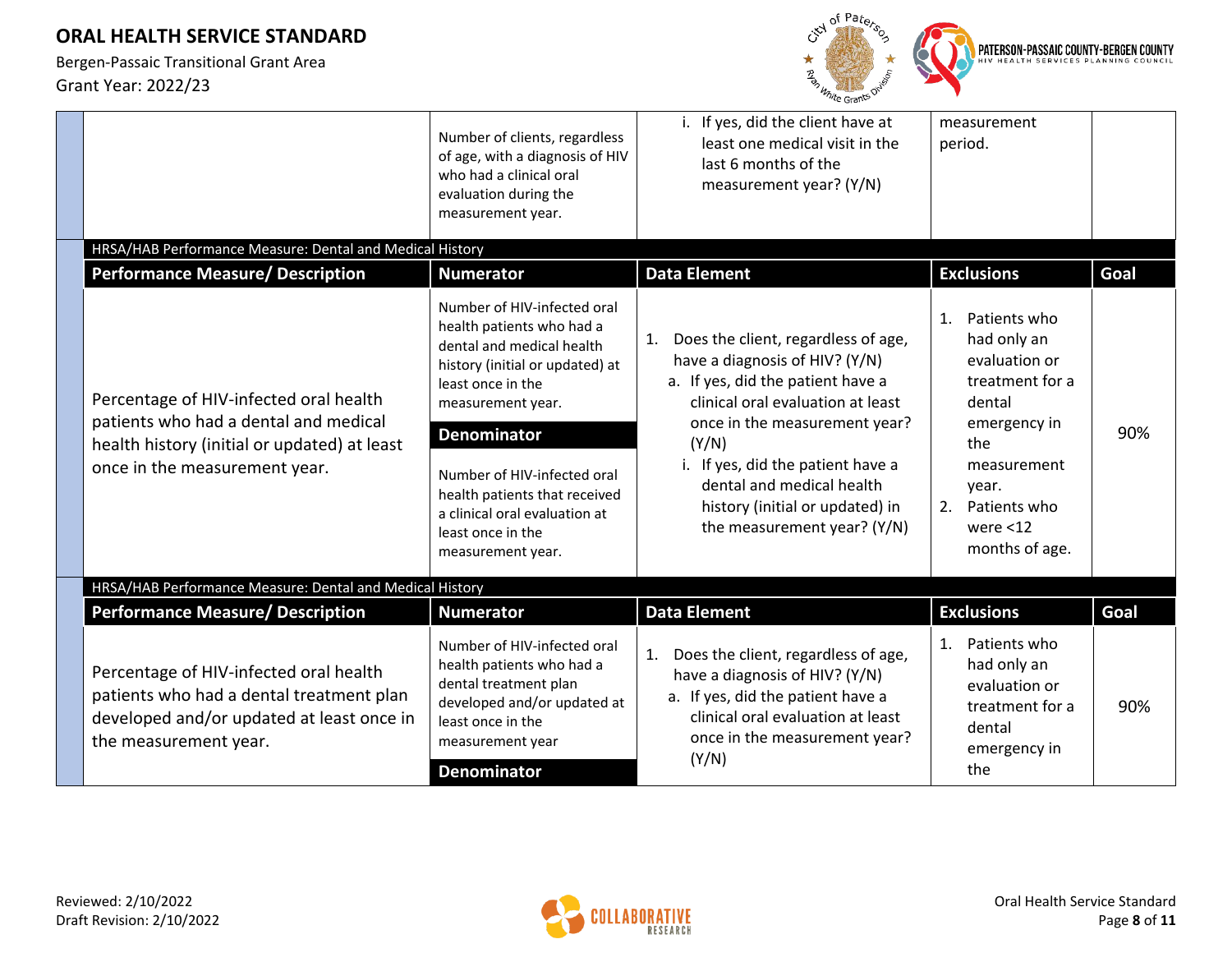

|                                                                                                                                             | Number of HIV-infected oral<br>health patients that received<br>a clinical oral evaluation at<br>least once in the<br>measurement year.                                                                                                                                                            | i. If yes, did the patient have a<br>dental treatment plan<br>developed and/or updated<br>at least once in the<br>measurement year? (Y/N)                                                                                                                                                                         | measurement<br>year.<br>Patients who<br>2.<br>were $<$ 12<br>months of age.                                                                                                           |      |
|---------------------------------------------------------------------------------------------------------------------------------------------|----------------------------------------------------------------------------------------------------------------------------------------------------------------------------------------------------------------------------------------------------------------------------------------------------|-------------------------------------------------------------------------------------------------------------------------------------------------------------------------------------------------------------------------------------------------------------------------------------------------------------------|---------------------------------------------------------------------------------------------------------------------------------------------------------------------------------------|------|
| HRSA/HAB Performance Measure: Oral Health Education                                                                                         |                                                                                                                                                                                                                                                                                                    |                                                                                                                                                                                                                                                                                                                   |                                                                                                                                                                                       |      |
| <b>Performance Measure/ Description</b>                                                                                                     | <b>Numerator</b>                                                                                                                                                                                                                                                                                   | <b>Data Element</b>                                                                                                                                                                                                                                                                                               | <b>Exclusions</b>                                                                                                                                                                     | Goal |
| Percentage of HIV-infected oral health<br>patients who received oral health<br>education at least once in the<br>measurement year.          | Number of HIV-infected oral<br>health patients who received<br>oral health education at least<br>once in the measurement<br>year.<br><b>Denominator</b><br>Number of HIV-infected oral<br>health patients that received<br>a clinical oral evaluation at<br>least once in the<br>measurement year. | Does the client, regardless of age,<br>1.<br>have a diagnosis of HIV? (Y/N)<br>a. If yes, did the patient have a<br>clinical oral evaluation at least<br>once in the measurement year?<br>(Y/N)<br>i. If yes, did the patient receive<br>oral health education at least<br>once in the measurement<br>year? (Y/N) | Patients who<br>1.<br>had only an<br>evaluation or<br>treatment for a<br>dental<br>emergency in<br>the<br>measurement<br>year.<br>2.<br>Patients who<br>were $<$ 12<br>months of age. | 90%  |
| HRSA/HAB Performance Measure: Periodontal Screening or Examination                                                                          |                                                                                                                                                                                                                                                                                                    |                                                                                                                                                                                                                                                                                                                   |                                                                                                                                                                                       |      |
| <b>Performance Measure/ Description</b>                                                                                                     | <b>Numerator</b>                                                                                                                                                                                                                                                                                   | <b>Data Element</b>                                                                                                                                                                                                                                                                                               | <b>Exclusions</b>                                                                                                                                                                     | Goal |
| Percentage of HIV-infected oral health<br>patients who had a periodontal screen or<br>examination at least once in the<br>measurement year. | Number of HIV-infected oral<br>health patients who had a<br>periodontal screen or<br>examination at least once in<br>the measurement year.<br><b>Denominator</b>                                                                                                                                   | Does the client, regardless of age,<br>1.<br>have a diagnosis of HIV? (Y/N)<br>a. If yes, did the patient have a<br>clinical oral evaluation at least<br>once in the measurement year?<br>(Y/N)                                                                                                                   | 1.<br>Patients who<br>had only an<br>evaluation or<br>treatment for a<br>dental<br>emergency in<br>the                                                                                | 100% |

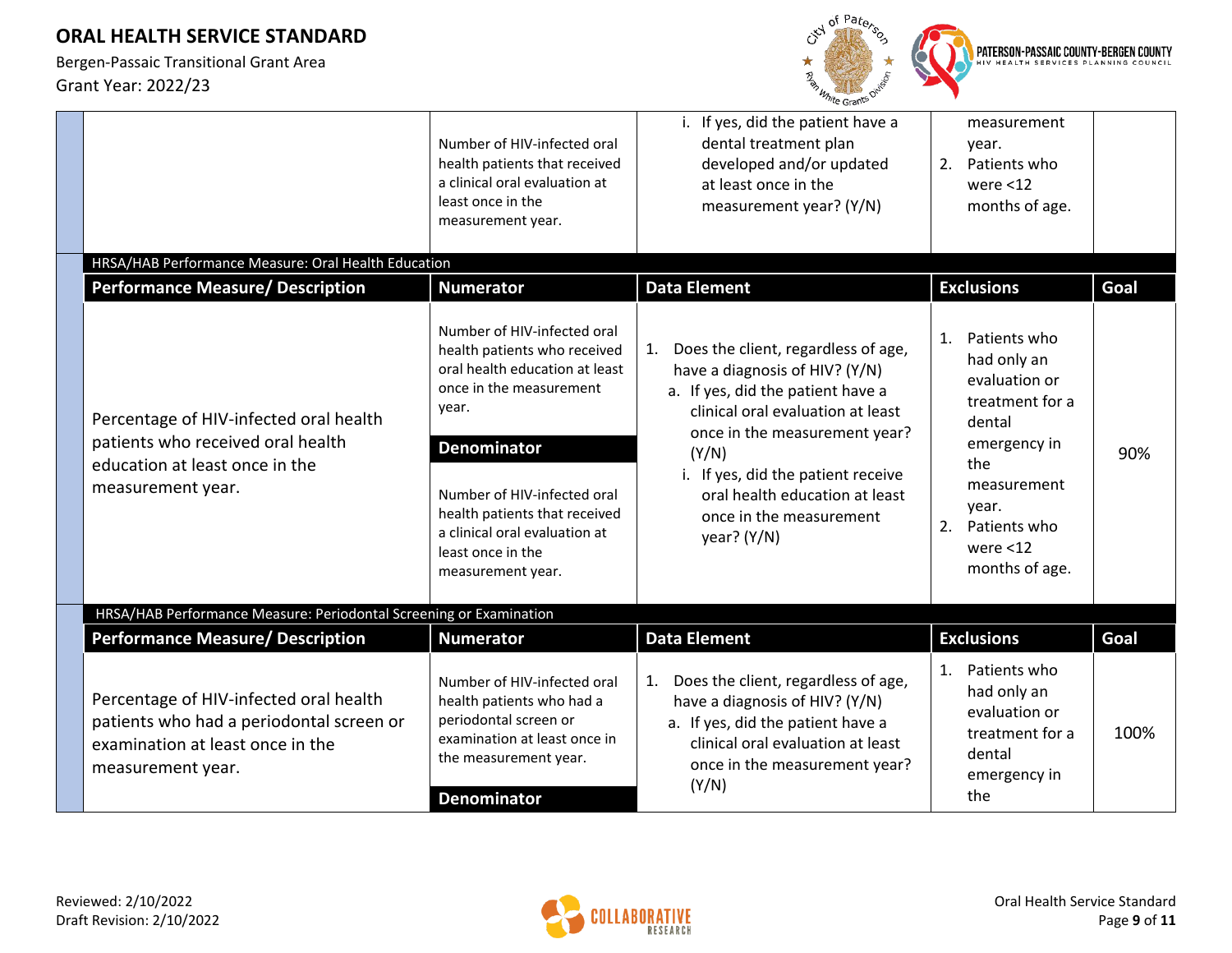

|                                                                                                                         | Number of HIV-infected oral<br>health patients that received<br>a clinical oral<br>evaluation at least once in<br>the measurement year.                                                                                                                                                                          | i. If yes, did the patient have a<br>periodontal screen or<br>examination at least once<br>in the measurement year?<br>(Y/N)                                                                                                                                                                                           | measurement<br>year.<br>2.<br>Edentulist<br>patients<br>(complete)<br>3.<br>Patients who<br>were $<$ 13<br>months of age |      |
|-------------------------------------------------------------------------------------------------------------------------|------------------------------------------------------------------------------------------------------------------------------------------------------------------------------------------------------------------------------------------------------------------------------------------------------------------|------------------------------------------------------------------------------------------------------------------------------------------------------------------------------------------------------------------------------------------------------------------------------------------------------------------------|--------------------------------------------------------------------------------------------------------------------------|------|
| HRSA/HAB Performance Measure: Phase 1 Treatment Plan Completion                                                         |                                                                                                                                                                                                                                                                                                                  |                                                                                                                                                                                                                                                                                                                        |                                                                                                                          |      |
| <b>Performance Measure/ Description</b>                                                                                 | <b>Numerator</b>                                                                                                                                                                                                                                                                                                 | <b>Data Element</b>                                                                                                                                                                                                                                                                                                    | <b>Exclusions</b>                                                                                                        | Goal |
| Percentage of HIV-infected oral health<br>patients with a Phase 1 treatment plan<br>that is completed within 12 months. | Number of HIV-infected oral<br>health patients that<br>completed Phase 1 treatment<br>within 12 months of<br>establishing a treatment plan.<br><b>Denominator</b><br>Number of HIV-infected oral<br>health patients with a Phase<br>1 treatment plan<br>established in the year prior<br>to the measurement year | Does the client, regardless of age,<br>1.<br>have a diagnosis of HIV? (Y/N)<br>a. If yes, did the patient have a<br>Phase 1 treatment plan<br>established in the year prior to<br>the measurement year? (Y/N)<br>i. If yes, was the Phase 1<br>treatment plan completed<br>within 12 months of<br>establishment? (Y/N) | <b>NONE</b>                                                                                                              | 90%  |